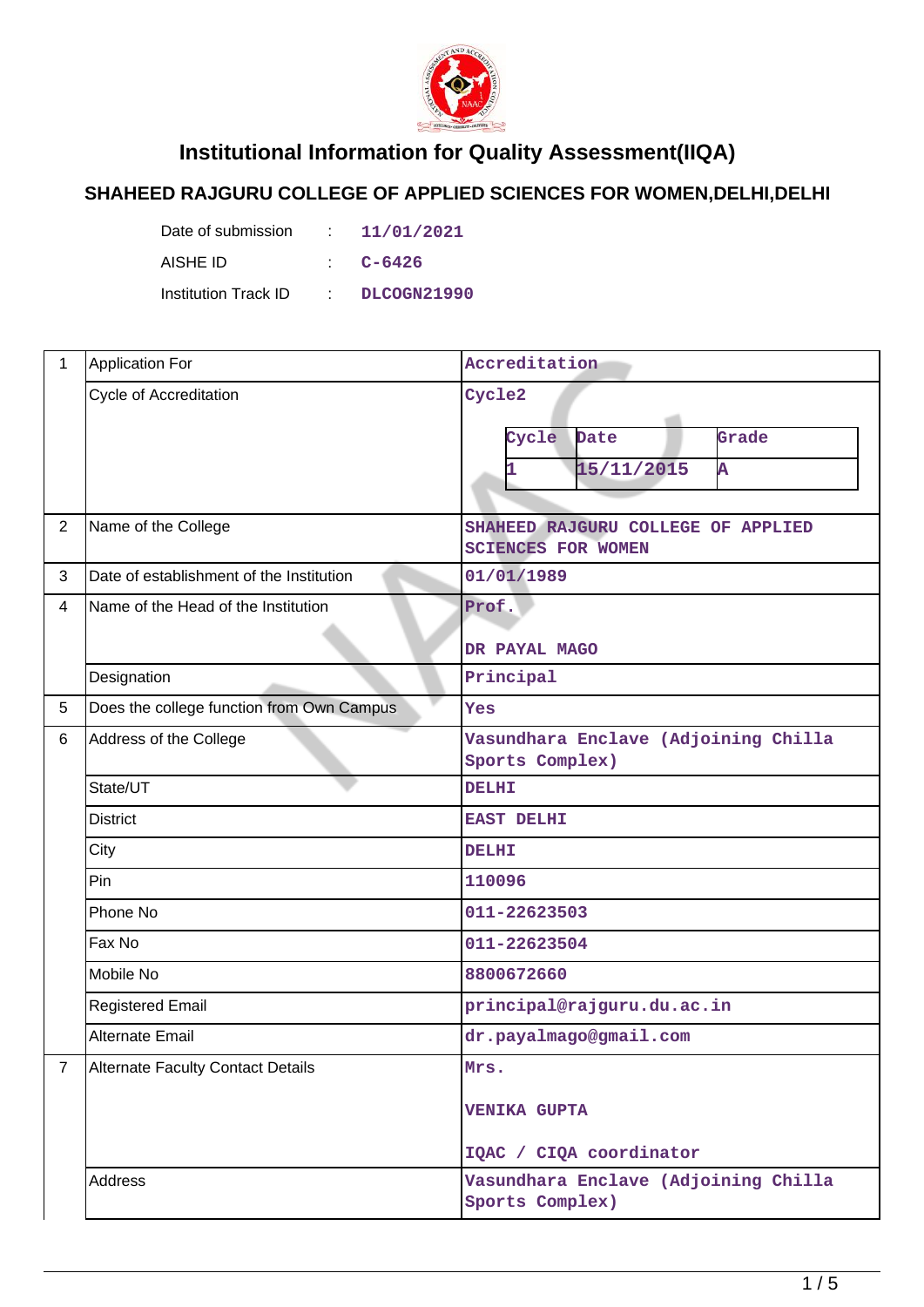|    | State/UT                                                                                           | <b>DELHI</b>                   |  |  |  |  |
|----|----------------------------------------------------------------------------------------------------|--------------------------------|--|--|--|--|
|    | City                                                                                               | <b>DELHI</b>                   |  |  |  |  |
|    | Pin                                                                                                | 110096                         |  |  |  |  |
|    | Phone No                                                                                           | 011-22623505                   |  |  |  |  |
|    | Fax No                                                                                             | 011-22623502                   |  |  |  |  |
|    | Mobile No                                                                                          | 9953469945                     |  |  |  |  |
|    | Email                                                                                              | venika_likes@yahoo.com         |  |  |  |  |
|    | <b>Alternate Email</b>                                                                             | iqac@rajguru.du.ac.in          |  |  |  |  |
| 8  | Website                                                                                            | www.rajqurucollege.com         |  |  |  |  |
| 9  | Has the Institution completed 6 years of existence /<br>Years of graduation of last two batches    | Yes<br>Year1- 2019 Year2- 2020 |  |  |  |  |
| 10 | Nature of the college                                                                              | Constituent                    |  |  |  |  |
| 11 | <b>College Affiliation</b>                                                                         | Affiliated                     |  |  |  |  |
|    |                                                                                                    |                                |  |  |  |  |
| 12 | Name of the affiliating University(ies) and the state(s) in which the University(ies) is located   |                                |  |  |  |  |
|    | <b>State</b><br><b>University Name</b>                                                             | <b>Documents</b>               |  |  |  |  |
|    | University of Delhi<br>Delhi                                                                       | <b>View Document</b>           |  |  |  |  |
|    |                                                                                                    |                                |  |  |  |  |
| 13 | Is the Institution recognized under section 2(f) of the                                            | Yes                            |  |  |  |  |
|    | <b>UGC Act?</b>                                                                                    | 21/05/1996                     |  |  |  |  |
|    |                                                                                                    | View Document                  |  |  |  |  |
| 14 | Is the Institution recognized under section 12B of the Yes                                         |                                |  |  |  |  |
|    | UGC Act?                                                                                           | 21/05/1996                     |  |  |  |  |
|    | If yes, date of recognition by UGC under section<br>12B along with latest Plan General Development | <u>View Document</u>           |  |  |  |  |
|    | Grant release letter                                                                               |                                |  |  |  |  |
| 15 | Is the institution recognised as an Autonomous<br>College by the UGC?                              | <b>No</b>                      |  |  |  |  |
|    |                                                                                                    |                                |  |  |  |  |
| 16 | Is the institution recognised as a 'College with                                                   | <b>No</b>                      |  |  |  |  |
|    | Potential for Excellence (CPE)' by the UGC?                                                        |                                |  |  |  |  |
| 17 | Is the institution recognised as a 'College of                                                     | <b>No</b>                      |  |  |  |  |
|    | Excellence' by the UGC?                                                                            |                                |  |  |  |  |
|    |                                                                                                    |                                |  |  |  |  |
| 18 | Is the College offering any programmes recognised<br>by any Statutory Regulatory Authority (SRA)   | <b>No</b>                      |  |  |  |  |
|    | <b>Statutory Regulatory Authorities</b>                                                            |                                |  |  |  |  |
|    |                                                                                                    | SRA program<br>Document        |  |  |  |  |
|    |                                                                                                    | No Content                     |  |  |  |  |
| 19 | If the institution is not affiliated to a university and is                                        | Not Applicable                 |  |  |  |  |
|    | offering programmes recognized by any Statutory                                                    |                                |  |  |  |  |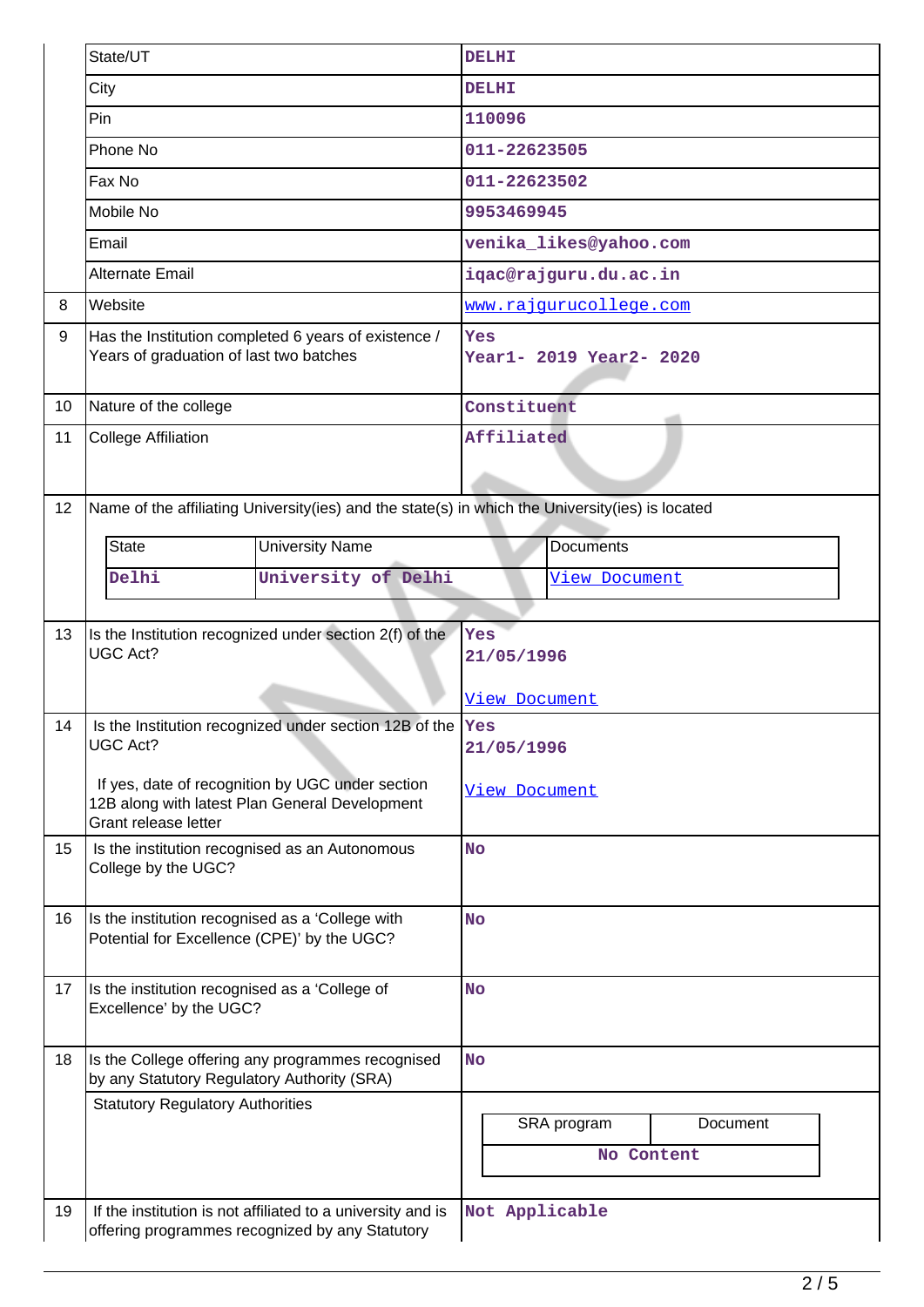|    | Regulatory Authorities (SRA), are the programmes<br>recognized by Association of Indian Universities (AIU)<br>or other appropriate Government authorities as<br>equivalent to UG / PG Programmes of a University |                                    |       |                                                                                   |                        |                           |  |
|----|------------------------------------------------------------------------------------------------------------------------------------------------------------------------------------------------------------------|------------------------------------|-------|-----------------------------------------------------------------------------------|------------------------|---------------------------|--|
| 20 | Number of programmes offered                                                                                                                                                                                     |                                    |       |                                                                                   |                        |                           |  |
|    | Programmes                                                                                                                                                                                                       |                                    |       | Number                                                                            |                        |                           |  |
|    | UG                                                                                                                                                                                                               |                                    |       | 14                                                                                |                        |                           |  |
|    | PG                                                                                                                                                                                                               |                                    |       | 0                                                                                 |                        |                           |  |
|    |                                                                                                                                                                                                                  | Post Master's (DM, Ayurveda        |       | $\overline{0}$                                                                    |                        |                           |  |
|    |                                                                                                                                                                                                                  | Vachaspathi, M.Ch)                 |       | $\overline{0}$                                                                    |                        |                           |  |
|    |                                                                                                                                                                                                                  | Pre Doctoral (M.Phil)              |       | $\mathbf{0}$                                                                      |                        |                           |  |
|    |                                                                                                                                                                                                                  | Doctoral (Ph.D)                    |       |                                                                                   |                        |                           |  |
|    | Post Doctoral (D.Sc , D.Litt ,<br>LLD)                                                                                                                                                                           |                                    |       | $\mathbf{0}$                                                                      |                        |                           |  |
|    |                                                                                                                                                                                                                  | PG Diploma recognised by statutory |       | <b>0</b>                                                                          |                        |                           |  |
|    | authority including university<br>Diploma                                                                                                                                                                        |                                    |       | $\mathbf{0}$                                                                      |                        |                           |  |
|    |                                                                                                                                                                                                                  |                                    |       |                                                                                   |                        |                           |  |
|    | Certificate / Awareness                                                                                                                                                                                          |                                    |       | $\mathbf{O}$                                                                      |                        |                           |  |
|    |                                                                                                                                                                                                                  |                                    |       |                                                                                   |                        |                           |  |
| 21 | Programme Details                                                                                                                                                                                                |                                    |       |                                                                                   |                        |                           |  |
|    | Program                                                                                                                                                                                                          | Department                         |       | <b>University Affiliation</b>                                                     | <b>SRA Recognition</b> | <b>Affiliation Status</b> |  |
|    | BSc(Microbiol                                                                                                                                                                                                    | Microbiology                       |       | University of                                                                     |                        | Permanent                 |  |
|    | ogy)<br><b>BSc(Statistic</b>                                                                                                                                                                                     | Statistics                         | Delhi | University of<br>University of<br>University of<br>University of<br>University of |                        |                           |  |
|    | $\mathbf{s}$ )                                                                                                                                                                                                   |                                    | Delhi |                                                                                   |                        | Permanent                 |  |
|    | <b>BA(Psychology</b>                                                                                                                                                                                             | Psychology                         |       |                                                                                   |                        | Permanent                 |  |
|    | BSc(Physics)                                                                                                                                                                                                     | Physics                            | Delhi |                                                                                   |                        | Permanent                 |  |
|    |                                                                                                                                                                                                                  |                                    | Delhi |                                                                                   |                        |                           |  |
|    | <b>BSc(Mathemati</b>                                                                                                                                                                                             | Mathematics                        |       |                                                                                   |                        | Permanent                 |  |
|    | cs)<br><b>BMS (Bachelor</b>                                                                                                                                                                                      | Management                         | Delhi |                                                                                   |                        | Permanent                 |  |
|    | in Management                                                                                                                                                                                                    | <b>Studies</b>                     | Delhi |                                                                                   |                        |                           |  |
|    | Studies)                                                                                                                                                                                                         |                                    |       |                                                                                   |                        |                           |  |
|    | <b>BSc(Instrumen</b><br>tation)                                                                                                                                                                                  | Instrumentati<br>on.               | Delhi | University of                                                                     |                        | Permanent                 |  |
|    | <b>BSc</b> (Food                                                                                                                                                                                                 | Food                               |       | University of                                                                     |                        | Permanent                 |  |
|    | Technology)                                                                                                                                                                                                      | Technology                         | Delhi |                                                                                   |                        |                           |  |
|    | <b>BBA</b> (Financial                                                                                                                                                                                            | Financial                          |       | University of                                                                     |                        | Permanent                 |  |
|    | Investment<br>Analysis)                                                                                                                                                                                          | <b>Studies</b>                     | Delhi |                                                                                   |                        |                           |  |
|    | <b>BSc(Electroni</b>                                                                                                                                                                                             | Electronics                        |       | University of                                                                     |                        | Permanent                 |  |
|    | $\mathbf{cs}$ )                                                                                                                                                                                                  |                                    | Delhi |                                                                                   |                        |                           |  |
|    | <b>BSc(Computer</b><br>Science)                                                                                                                                                                                  | Computer<br>Science                | Delhi | University of                                                                     |                        | Permanent                 |  |
|    | <b>BSc(Chemistry</b>                                                                                                                                                                                             | Chemistry                          |       | University of                                                                     |                        | Permanent                 |  |
|    |                                                                                                                                                                                                                  |                                    | Delhi |                                                                                   |                        |                           |  |
|    | <b>BSc(Biomedica</b><br>1 Science)                                                                                                                                                                               | Biomedical<br>Science              | Delhi | University of                                                                     |                        | Permanent                 |  |
|    | <b>BSc(Biochemis</b>                                                                                                                                                                                             | Biochemistry                       |       | University of                                                                     |                        | Permanent                 |  |
|    |                                                                                                                                                                                                                  |                                    |       |                                                                                   |                        |                           |  |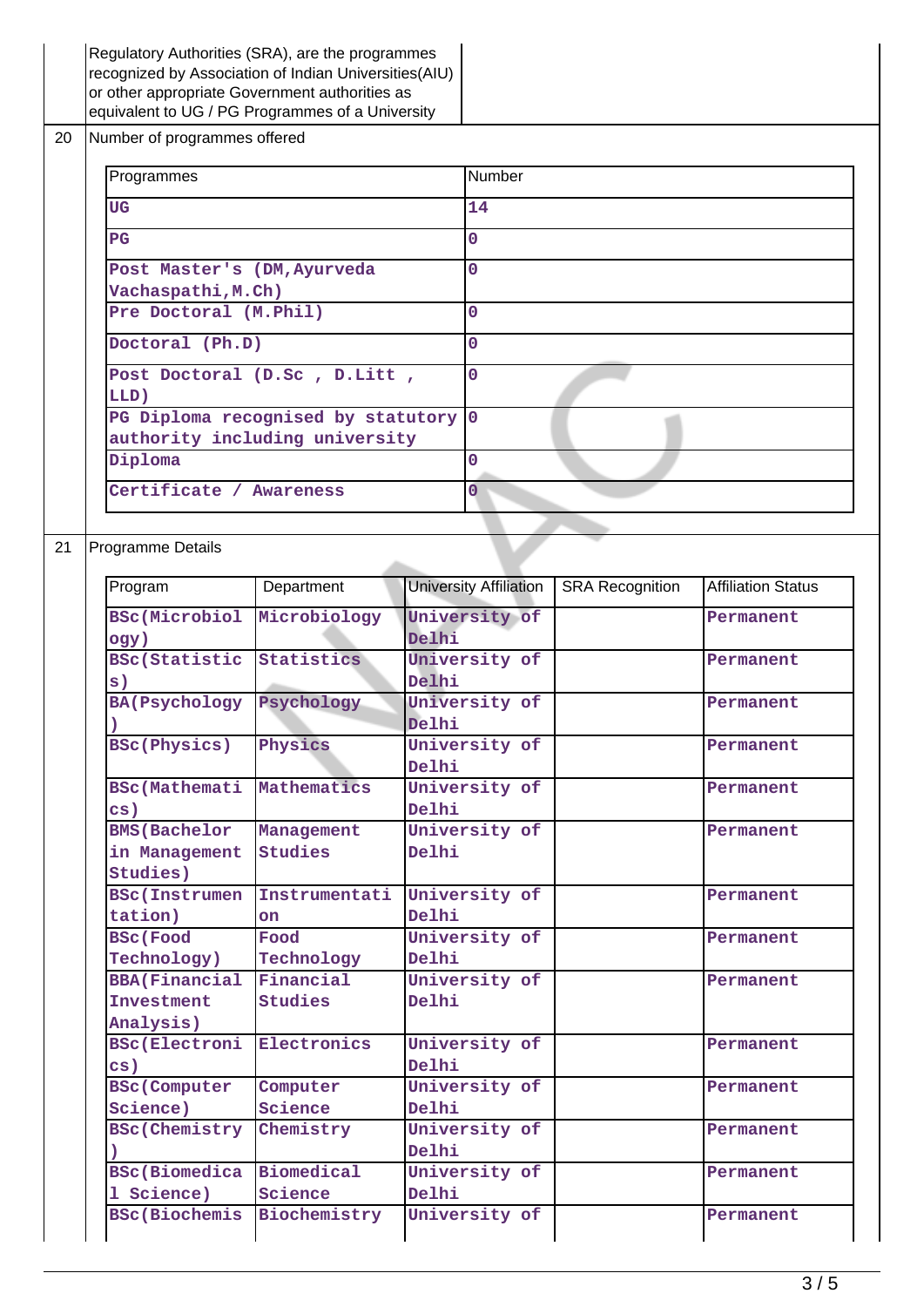|    | try)                                                                                                                      | Delhi                                                                                                       |             |                       |       |                                                                                                        |  |  |
|----|---------------------------------------------------------------------------------------------------------------------------|-------------------------------------------------------------------------------------------------------------|-------------|-----------------------|-------|--------------------------------------------------------------------------------------------------------|--|--|
|    | <b>View Document</b>                                                                                                      |                                                                                                             |             |                       |       |                                                                                                        |  |  |
| 22 | Number of Teaching Staff by employment status (permanent / temporary) and by gender                                       |                                                                                                             |             |                       |       |                                                                                                        |  |  |
|    | Male<br>Female                                                                                                            |                                                                                                             |             | Transgender           |       | Total                                                                                                  |  |  |
|    | 1                                                                                                                         | 21                                                                                                          | $\mathbf 0$ |                       | 22    |                                                                                                        |  |  |
|    | 32                                                                                                                        | 63                                                                                                          | $\mathbf 0$ |                       | 95    |                                                                                                        |  |  |
| 23 | Number of Non-Teaching Staff by employment status (permanent / temporary) and by gender                                   |                                                                                                             |             |                       |       |                                                                                                        |  |  |
|    | Male                                                                                                                      | Female                                                                                                      | Transgender |                       | Total |                                                                                                        |  |  |
|    | 57                                                                                                                        | 9                                                                                                           | $\mathbf 0$ |                       | 66    |                                                                                                        |  |  |
| 24 | Number of Students on roll by gender                                                                                      |                                                                                                             |             |                       |       |                                                                                                        |  |  |
|    | Male                                                                                                                      | Female                                                                                                      | Transgender |                       | Total |                                                                                                        |  |  |
|    | 0                                                                                                                         | 1767                                                                                                        | $\mathbf 0$ |                       | 1767  |                                                                                                        |  |  |
| 25 |                                                                                                                           | Does the institution have statutory cells / committees                                                      |             | 1. Commitee for SC/ST |       |                                                                                                        |  |  |
| 26 | 3. Internal Compliant Committee<br>4. Anti-ragging Committee<br>5.OBC Cell<br>Date of establishment of IQAC<br>11/06/2016 |                                                                                                             |             |                       |       |                                                                                                        |  |  |
|    | The minutes of IQAC meeting and Action Taken                                                                              |                                                                                                             |             |                       |       |                                                                                                        |  |  |
|    | website.                                                                                                                  | Report should be uploaded on the institutional                                                              |             | Date                  |       | <b>View Document</b>                                                                                   |  |  |
|    |                                                                                                                           |                                                                                                             |             | 10/11/2020            |       | https://www.rajguruco<br>llege.com/igac meetin<br>g minutes.aspx                                       |  |  |
|    |                                                                                                                           |                                                                                                             |             |                       |       |                                                                                                        |  |  |
| 27 | Date of submission of AQARs of last 4 years to<br><b>NAAC</b>                                                             |                                                                                                             |             | Date                  |       | <b>View Document</b>                                                                                   |  |  |
|    |                                                                                                                           |                                                                                                             |             | 23/12/2016            |       | http://www.rajqurucol                                                                                  |  |  |
|    |                                                                                                                           |                                                                                                             |             |                       |       | lege.com/images/pdf/A<br><u>QAR-2015-16.pdf</u>                                                        |  |  |
|    |                                                                                                                           |                                                                                                             |             | 29/12/2018            |       | http://www.rajqurucol<br>lege.com/images/pdf/A                                                         |  |  |
|    |                                                                                                                           |                                                                                                             |             | 22/12/2017            |       | <u>QAR%202017-18.pdf</u><br>http://www.rajqurucol<br>lege.com/images/pdf/A<br><u>QAR-2016-2017.pdf</u> |  |  |
|    |                                                                                                                           |                                                                                                             |             | 28/01/2020            |       | http://www.rajqurucol<br>lege.com/images/pdf/A<br><u>QAR_2018-19.pdf</u>                               |  |  |
| 28 |                                                                                                                           | Has the institution made statutory declaration on the                                                       | Yes         |                       |       |                                                                                                        |  |  |
|    |                                                                                                                           | institution website under Section 4 (1) (b) of the RTI<br>Act 2005 as issued and amended from time to time. |             |                       |       |                                                                                                        |  |  |